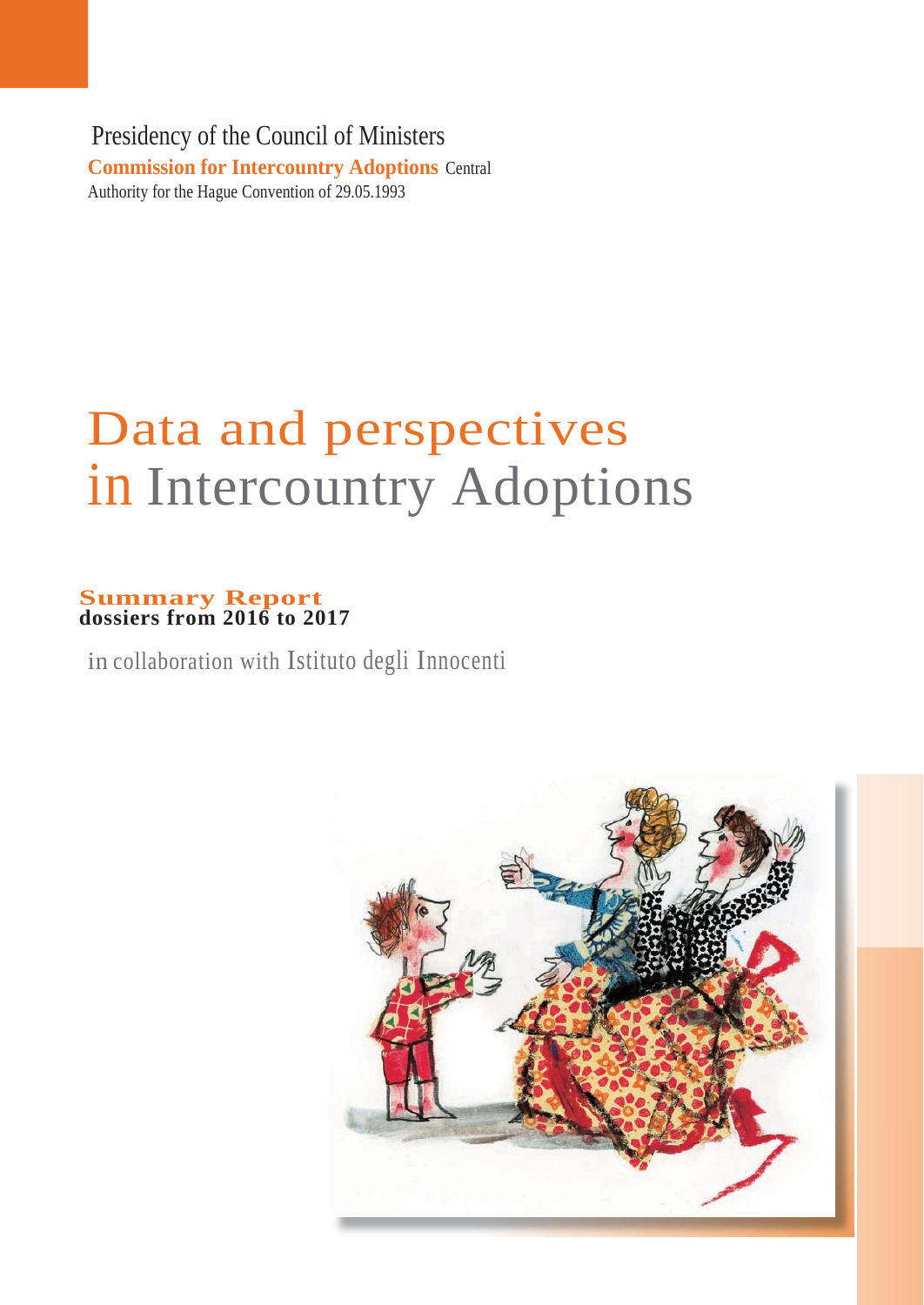# Index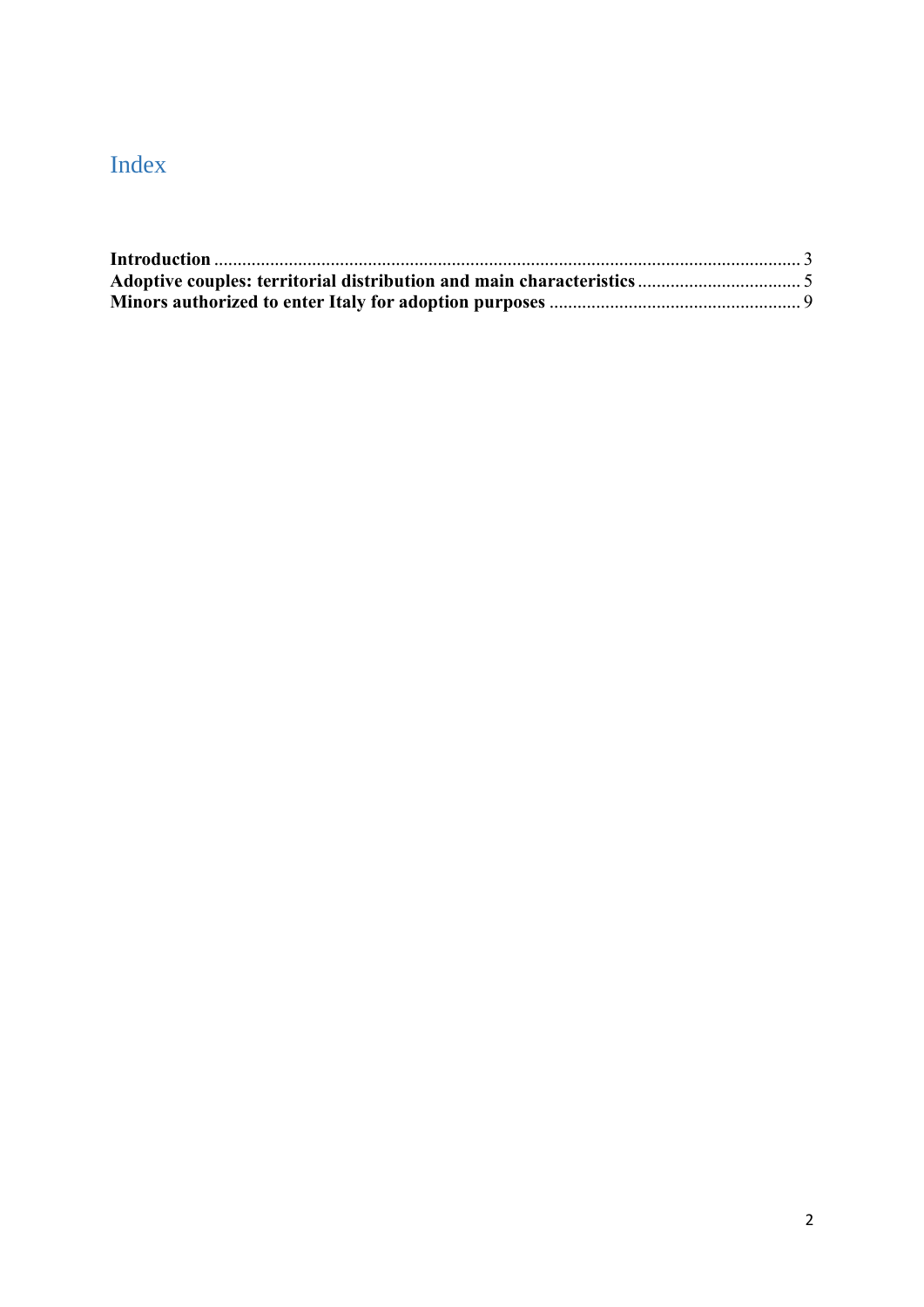#### <span id="page-2-0"></span>**Introduction**

The analytical information that allowed the realization of this report comes from the files of foreign children authorized to enter and reside permanently in our country for adoption purposes that over the years the Commission for International Adoptions has systematized in a dedicated database. The analyses here proposed concern the data available for the two-year period 2016-2017, and concern the quantitative dimension and the main characteristics of the couples and children affected by the adoptive phenomenon.

During the two-year period considered, the contingent of adoptive couples and children who entered Italy for adoption confirm the downward trend observed in recent years. These data must necessarily put in relation to the international regressive scenario that has characterized adoption for almost a decade now. Within this context, however, the data relating to our country highlights some elements worthy of note: our country is placed at a global level, in terms of number of annual entries, behind the United States of America and in the European context in a position of marked pre-eminence with a value of annual adoptions more than double compared to France, the second country for entries into the union. If we promote a correct comparison between countries, by comparing the number of adoptions decreed to the resident population, Italy is the country with the highest rate of international adoption among those with significant entry flows - it is enough to say that Italy, with a population six times lower than that of the United States of America, decrees half of the international adoptions carried out in that country, while with a substantial parity of resident population with France and the United Kingdom, carries out in one year respectively three and forth times the international adoptions decreed in those countries. Italy, finally, is the country that has experienced the lowest reduction in the last decade among those with a high flow of entry for adoption, although the decline is still very significant.

It is important to stress here that an interpretation of the adoptive phenomenon based solely on numerical data, ascribing an absolute negative connotation to the reduction in cases, risks adulterating the analysis of the phenomenon by shifting the emphasis from the quality of the adoption process to the quantity of adoptions carried out.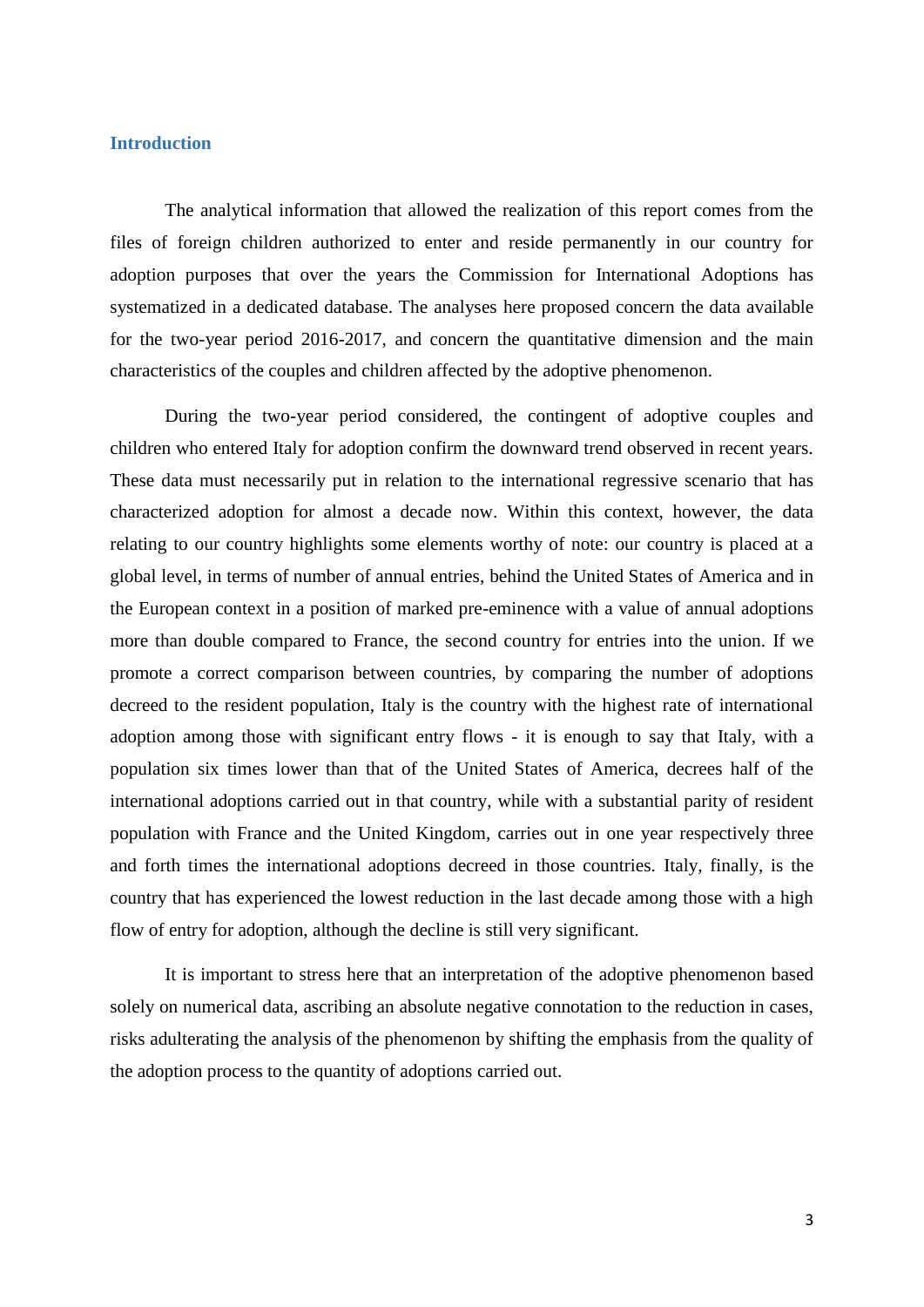In this regard, over the last decade, the constant decline in the number of international adoptions has been due primarily to the internal transformations in the countries of origin, which have been influenced by political, economic and social factors, which are often in rapid and unpredictable evolution. However, it should not be taken for granted that these transformations are unavoidably negative. In fact, in many countries they are determined, for example, by the accession and ratification of the 1998 Hague Convention, by legislative changes aimed at making adoption procedures safer and more transparent, by the improvement of internal policies in favor of childhood and of national measures for the protection of children - it is not by chance that in many countries of origin there is an increase in national adoption and other forms of reception, such as family foster care, on their own territory, guaranteeing by this means a reception that does not involve the uprooting of the child, and leaving to the international adoption a more subsidiary, if not residual, task.

At international level, the reduction of the cases also depends on the internal dynamics of the receiving countries, for which there is a widespread lower tendency to international adoption due to many factors, including those within the family relating to the increasing instability of relationships, as well as the economic depression that has crossed most of the traditional receiving countries.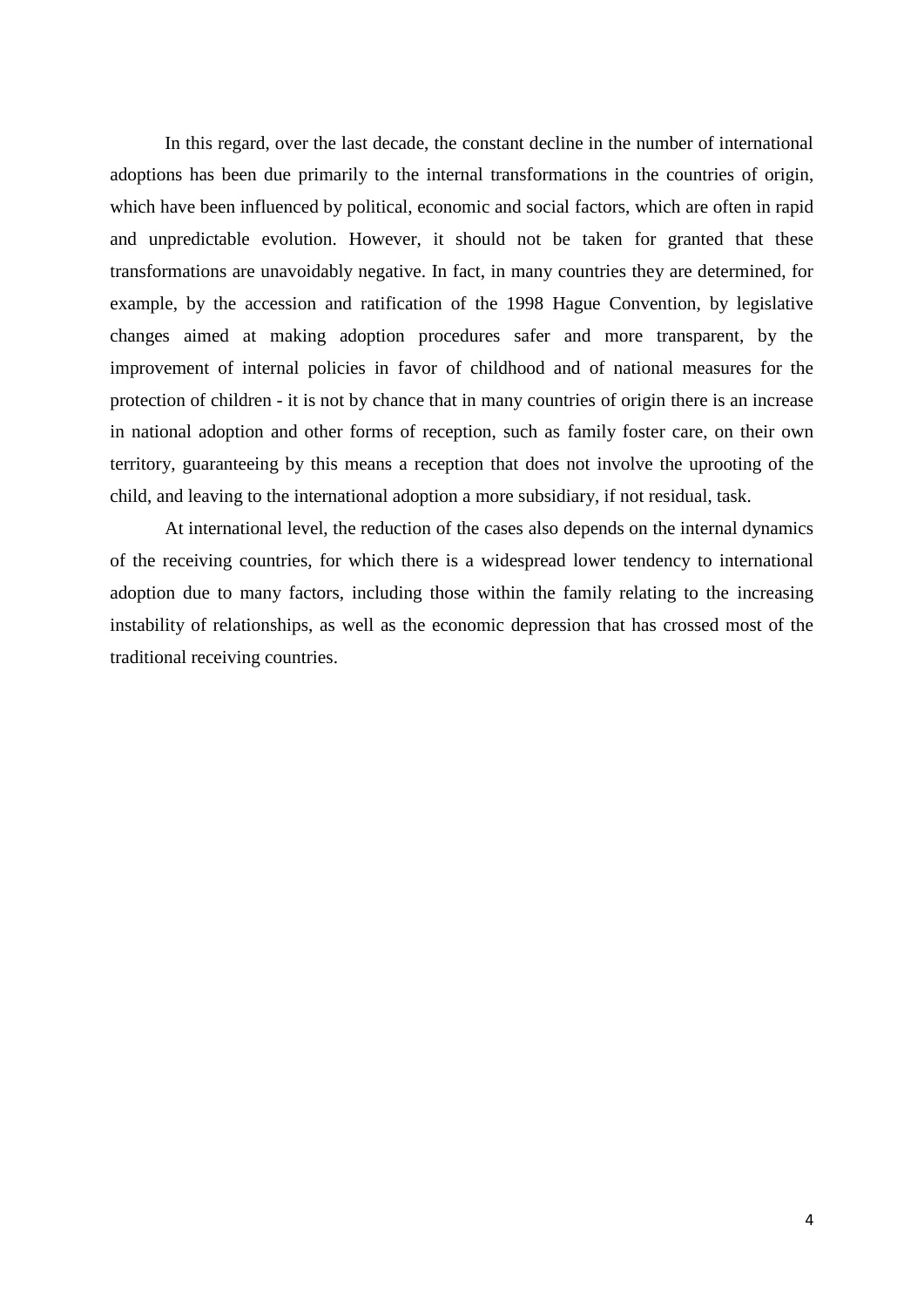#### <span id="page-4-0"></span>**Adoptive couples: territorial distribution and main characteristics**

The number of couples who applied to the Commission for International Adoptions for authorization of foreign minors to enter Italy in 2017, i.e. the number of couples who, in possession of the decree of eligibility, successfully completed the adoption process through the intermediation of an authorized body in the year has been  $1,163$  – they were 1,549 in 2016. The figure is inscribed in the progressive decline observed in recent years and, remaining within the perimeter of the last five years, marks a new minimum in the number of Italian adoptive couples with a reduction of 53% compared to couples in 2012 (2,469).

**Figure 1 - Couples who have applied for permission to entry into Italy of foreign minors for adoption - Years 2012-2017**



As highlighted in previous reports of the Commission, observing the trend of international adoption in the last six years, in the different regional contexts emerges as a cross-cutting element the generalized decline in the number of cases with extreme peaks in all territorial distributions: Lombardia (-61%) in the north-west, Trentino-Alto Adige (-50%) in the northeast, Lazio (-62%) in the center and Sicily (-64%) in the south and islands.

At territorial level, the data reflect the trends showed over the years. In 2017, adoptive couples from the northern regions<sup>1</sup> are the 47% of the total compared to 48% in 2016, with Lombardia as the region with the highest number of couples who applied for permission to

 $\overline{\phantom{a}}$ 

<sup>1</sup> Valle d'Aosta, Piedmont, Lombardy, Trentino-Alto Adige, Friuli-Venezia Giulia, Veneto, Liguria and Emilia-Romagna.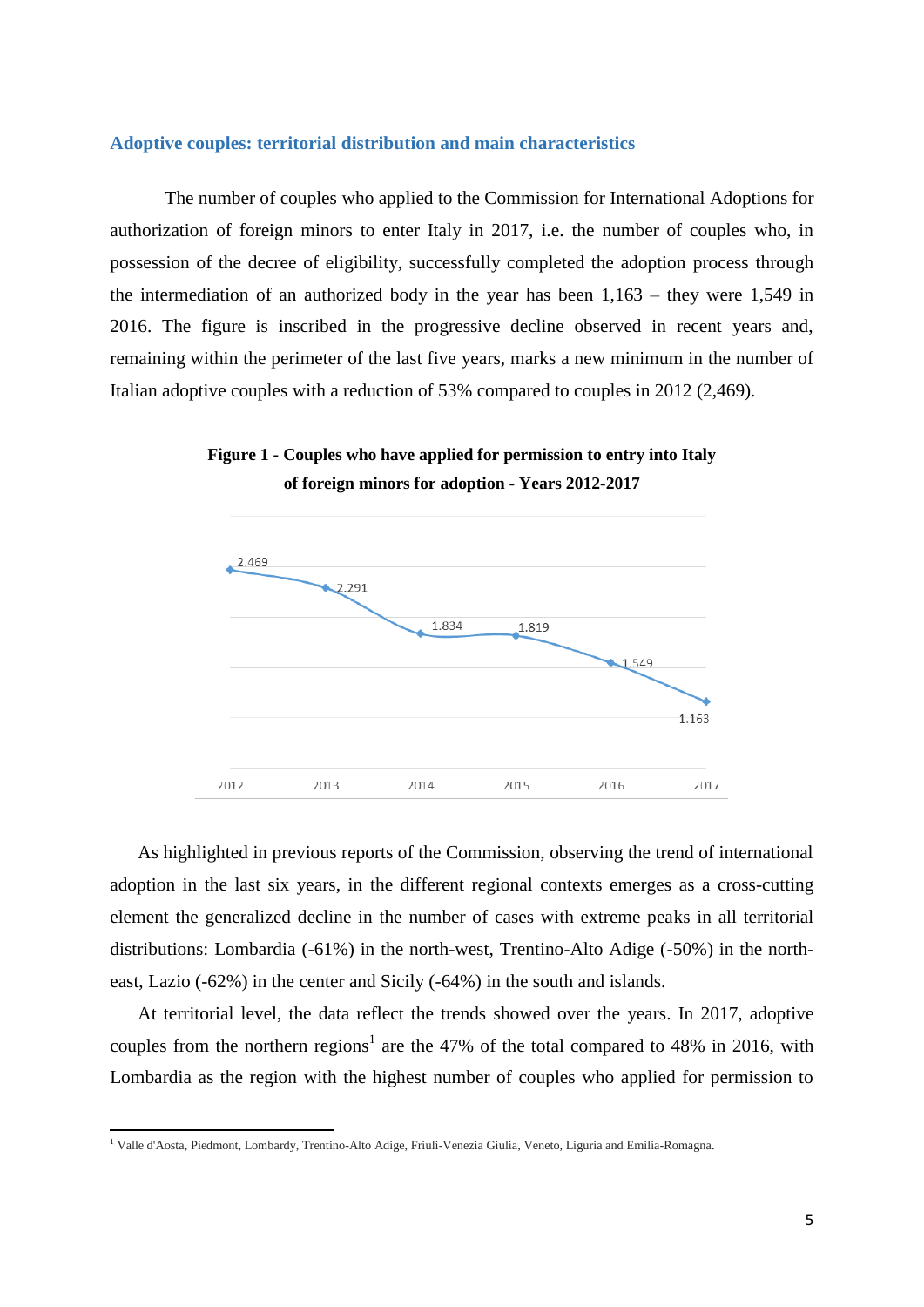enter in Italy for foreign minors (179). The regions of central Italy<sup>2</sup>, including Tuscany in the first place with 124 adoptive couples, represent 25% of the total compared to 23% in 2016. Southern couples<sup>3</sup> represent 27% of the total compared to 29% in 2016. The first representative region is Campania with 99 couples.

For what regards the annual national rate, in 2017 there was a value of 13.6 applicant couples for every 100,000 married couples aged 30-59, in progressive decline compared to previous years (in 2016 it was 18.1) and that confirms significant territorial differences between areas of central, northern and southern Italy. Above the regional average, Tuscany has the highest rate (25), followed by Friuli-Venezia Giulia (20.7) and Liguria (20.4). The lowest values are in Sicily (5.9), Sardinia (7.8) and Campania (10.8).

The data for the two-year period 2016-2017 confirm what has already been highlighted in the dynamics of some characteristics of the adoptive couples, such as the age at the date of the decree of eligibility and authorization to enter, the educational and the professional background. On the other hand, the impact on the type of decree, the presence of natural children and the number of children adopted do not change much. Specifically, we note that:

- increase in the age of the adoptive couples. The age group, at the date of the decree of eligibility, with bigger frequency for husbands and wives is the one of 40-44 years, respectively 40.1% and 40.5%. The average age of husbands is 43.6 years, the one of wives 41.8 years, with a slight increase in respect to 2016, with an average 43.2 for husbands and 41.6 for wives. The average age of the adoptive couples move forward about three years if we take into account the date of authorization to enter, in 2016 equal to 46 years for men and 44.3 for women while in 2017 they are respectively 46.6 and 44.7 years.

 $\overline{\phantom{a}}$ 

<sup>&</sup>lt;sup>2</sup> Tuscany, Umbria, Marche and Lazio.

<sup>3</sup> Abruzzo, Molise, Campania, Apulia, Basilicata, Calabria, Sicily and Sardinia.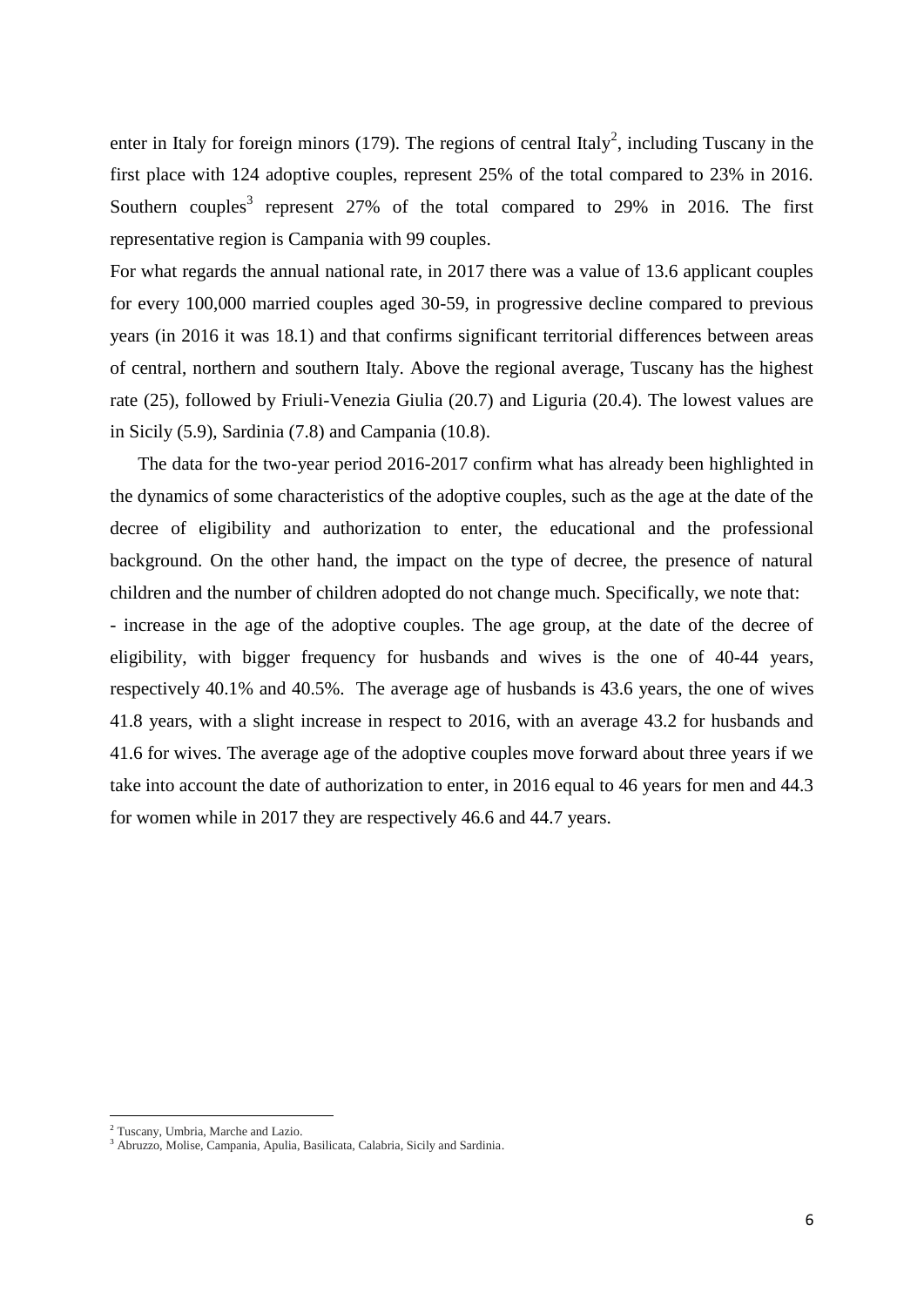## **Figure 2 - Average age of couples who have applied for authorisation to enter Italy for adoption of foreign minors at the date of the decree of eligibility and at the date of authorisation to enter -**



**Years 2012-2017**

**Average age at the date of the decree of eligibility** 

**Average age at the date of authorisation to enter**



- a high level of education, compared to the national average, is confirmed. In 2016, a prevalence of the upper secondary school diploma (47%) and the degree diploma (42%) emerged among husbands, while among wives there was even a priority prevalence of the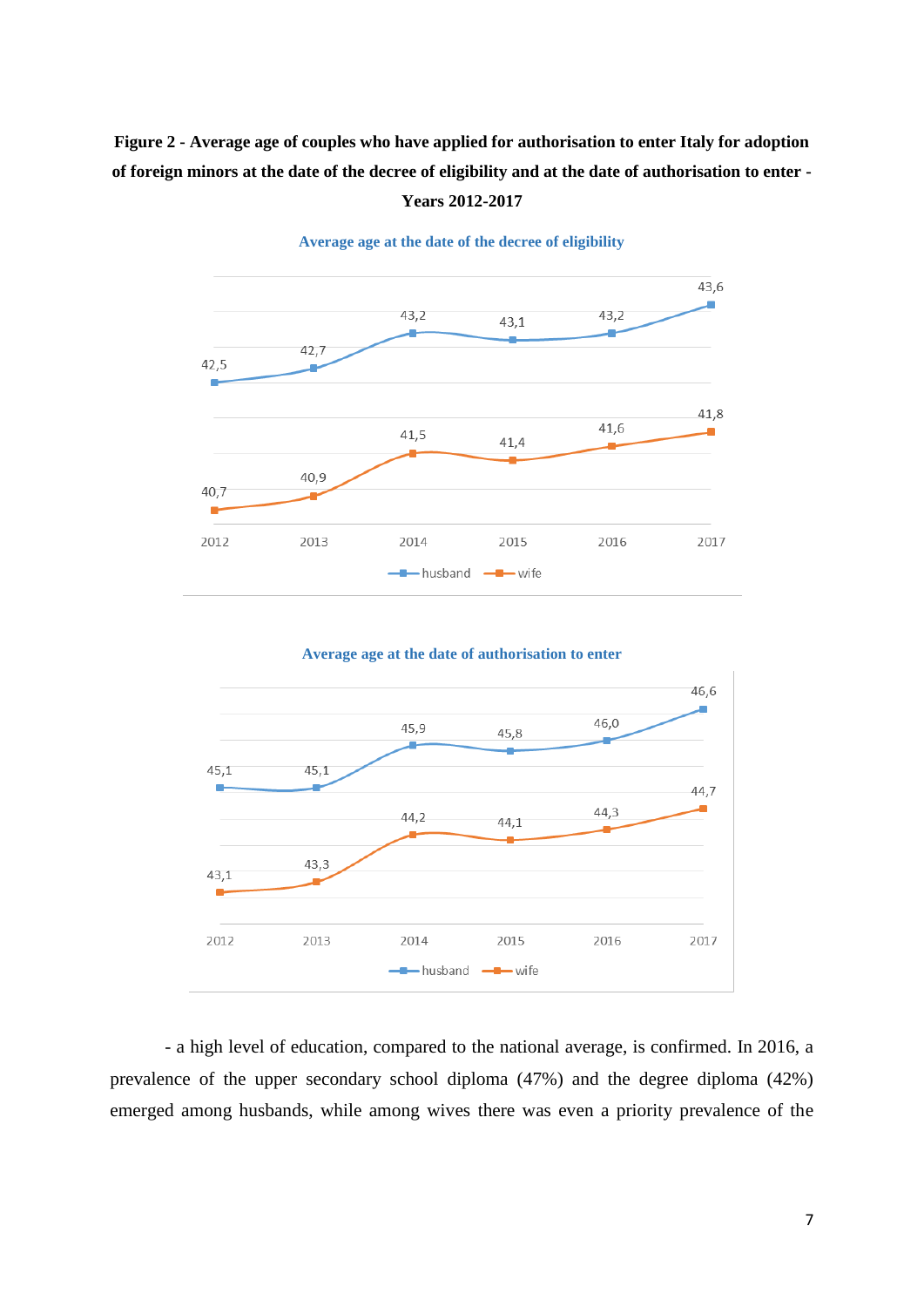degree diploma (49%) and only later of the upper secondary school diploma (42%). In 2017, for husbands, the same percentages visibly weigh 45% of the total, for wives, the degree continues to weigh more reaching a percentage of 55%, while the secondary school degree weighs 38%.

- increase since 2016 the percentage of professions of the parents related to intellectual, scientific and highly specialised professions - measured based on the Istat classification of employment position. Also in this case, wives put themselves in a position of relative head start: among husbands there are 34.1% (29.7% in 2016) of intellectual, scientific and highly specialized professions, followed by 17.6% (16.3% in 2016) of employees and 16.6% (20.4% in 2016) of technical professions, while among wives there are 42.5% (36.1% in 2016) of intellectual, scientific and highly specialized professions, followed by 20.3% (21% in 2016) of employees and 13.4% (16.1% in 2016) of technical professions.

- in 2017 there was a slight increase in the number of adoptive couples in possession of a generic decree, which rose from 70.8% to 73.6% compared to the previous year. Also with respect to 2016, the percentage of couples in possession of a targeted decree remains unchanged (24%), i.e. a measure that specifies a certain country of origin rather than ethnicity, gender, a particular age or specific information on the child. As a result, the number of couples in possession of a named decree for the adoption of a specific child decreases in the two-year period considered from 4.9% to 2.3%.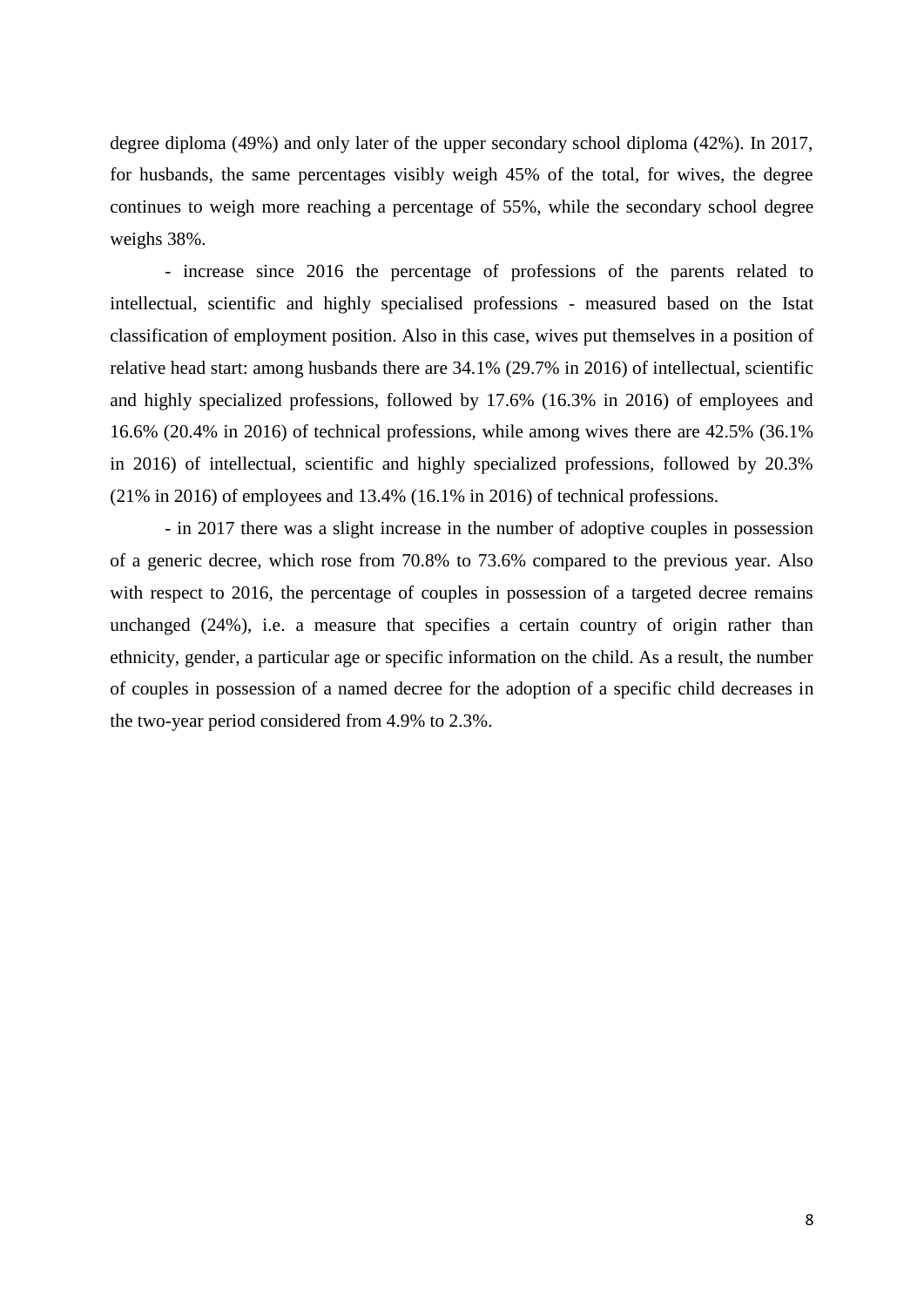#### <span id="page-8-0"></span>**Minors authorized to enter Italy for adoption purposes**

In parallel with the decrease in the number of adoptive couples, the number of adopted children continues to decrease. In 2017, 1,440 children were granted permission to enter Italy for adoption and, in relation to the 1,163 couples mentioned above, there was an average of 1.23 children per couple. Compared to 2016 (1,187), the number of adopted children actually decreased by 23%, and if we consider 2012 as a reference, the number of adoptions in 2017 is more than halved (-54%).

The decrease in the number of adopted children is also confirmed by the contraction in the annual rate, which fell from 18.9 children adopted per 100,000 resident children in 2016 to 14.5 in 2017. Historically, the average annual rate for the five-year period 2006-2010 remains by far the highest, following the adoption boom with a peak in 2010, with a value of 36.7 children for every 100,000 residents, a good 22 points of difference compared to 2017. The strongest variations are recorded in Lombardy, which in this period of time goes from 47.6 to 12.5, in Liguria from 64.8 to 18.5, and in Molise from 49.0 to 2.3.





In 2017 there were forty-one countries of origin. The Russian Federation is confirmed as the main country of origin with 228 minors, equal to 16% of the total number of adoptions. Above 100 adoptions are Colombia (157, 11%), India (123, 9%) and Hungary (112, 8%). This is followed by a further 5 countries with between 50 and 100 adoptions: Poland (7%), Vietnam (6%), Brazil (5%), the People's Republic of China (5%) and Bulgaria (4%).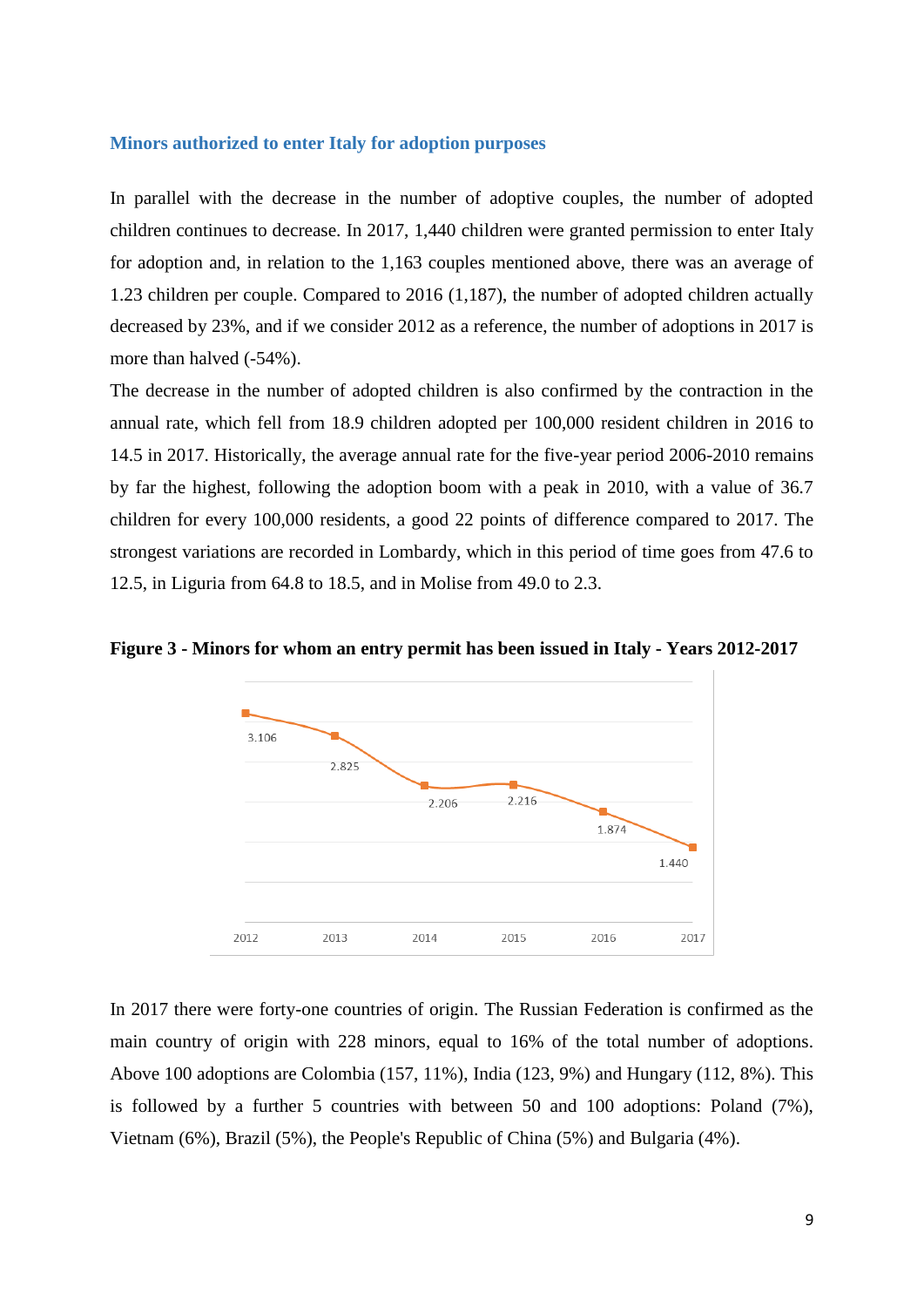The remaining 32 countries have less than 50 adoptions per year. In 2016, among the top 10 countries of origin there were Ethiopia and Belarus, which came out in 2017 in favour of Bulgaria and Peru. Ethiopia and Poland are the two countries with the strongest contractions in the two-year period: Poland (-48%, from 181 to 94) and Ethiopia (-44%, from 79 to 44). On the contrary, Hungary, the Philippines and Haiti, in a context of a general decrease in the adoption phenomenon, have actually increased the number of adoptions to Italy from 2016 to 2017: Hungary from 85 to 112 adoptions, the Philippines from 16 to 37 and Haiti from 24 to 31.

### **Figure 4 - Minors for whom entry authorisation has been issued in Italy according to their country of origin** (percentage values) **- Two-year period 2016-2017**

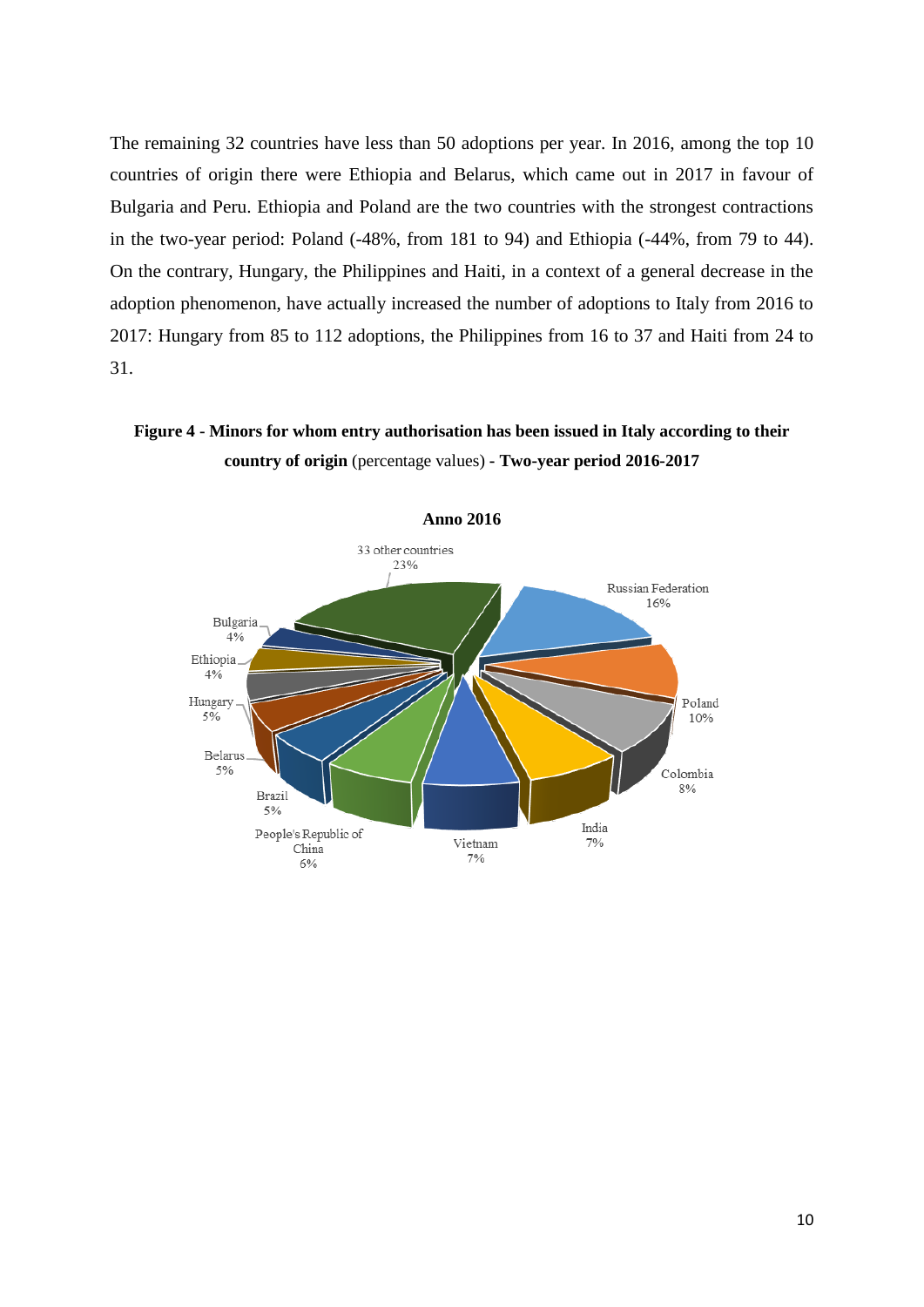



A look at the characteristics of the adopted minors shows a relative disproportion between males and females and a prevalence of minors aged between 5 and 9 years. Between 2012 and 2017, in fact, males account for an average of 60% of the total number of adopted children (56% in 2017), while the modal age group (5-9 years) represents on average 45% of the total number of entries (47% in 2017).